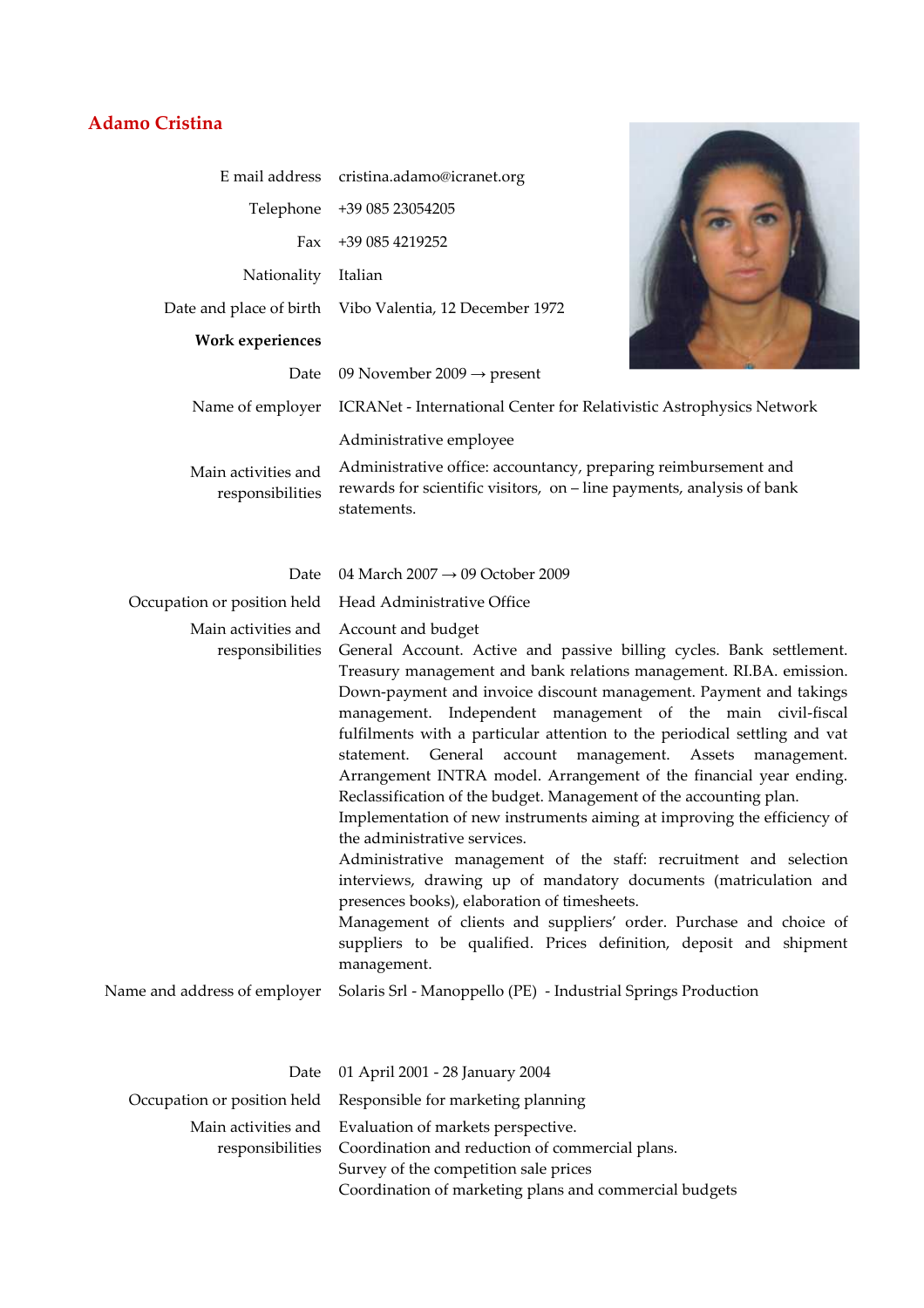| Name and address of employer                                         | Merker SpA - Trucks production                                                                                                                                                                                         |
|----------------------------------------------------------------------|------------------------------------------------------------------------------------------------------------------------------------------------------------------------------------------------------------------------|
| Date                                                                 | 1997 - 2000                                                                                                                                                                                                            |
| Title of qualification awarded                                       | Trainee at a Business Consultant                                                                                                                                                                                       |
| Principal subjects / occupational<br>skills covered                  | Ordinary and simplified account. Fiscal fulfilments. European balance.<br>Income tax return.                                                                                                                           |
|                                                                      | Consultant office Dott. Vincenzo Micozzi - Pescara                                                                                                                                                                     |
| Date                                                                 | 1997 - 31/03/2001                                                                                                                                                                                                      |
| Principal subjects / occupational<br>skills covered                  | Responsible for Quality Insurance (ISO UNI EN 9002)<br>Management Assistance<br>Purchase management<br>Administrative and fiscal fulfilments<br>Definition of Marketing plans and monitoring of mix marketing elements |
| Name and address of employer                                         | Solaris Srl - Industrial Springs production                                                                                                                                                                            |
| Date                                                                 | 1997 - 1997                                                                                                                                                                                                            |
| Occupation or position held                                          | Stageur                                                                                                                                                                                                                |
| Main activities and<br>responsibilities                              | Implementation of check systems management                                                                                                                                                                             |
| Name and address of employer                                         | Software House Polymatic - Chieti Scalo                                                                                                                                                                                |
|                                                                      |                                                                                                                                                                                                                        |
| <b>Education and training</b>                                        |                                                                                                                                                                                                                        |
| Date                                                                 | November 1991 - 16 July 1996                                                                                                                                                                                           |
| Title of qualification awarded                                       | Degree in Economics – Economics of financial middleman                                                                                                                                                                 |
| Name and type of organisation<br>providing education and<br>training | University L.U.I.S.S. - Guido Carli - Roma - Final marks: 105/110 - Thesis:<br>"Tax incentive for the occupational development"                                                                                        |
| Dates                                                                | 1986 - 1991                                                                                                                                                                                                            |
| Title of qualification awarded                                       | Secondary School Degree                                                                                                                                                                                                |
| Name and type of organisation<br>providing education and<br>training | Liceo Scientifico Leonardo Da Vinci - Pescara                                                                                                                                                                          |
| Dates                                                                | 1997 - 2000                                                                                                                                                                                                            |
| Title of qualification awarded                                       | Trainee at a Business Consultant                                                                                                                                                                                       |
| Main Sujects                                                         | Ordinary and simplified account. Fiscal fulfilments. European balance.<br>Income tax return.                                                                                                                           |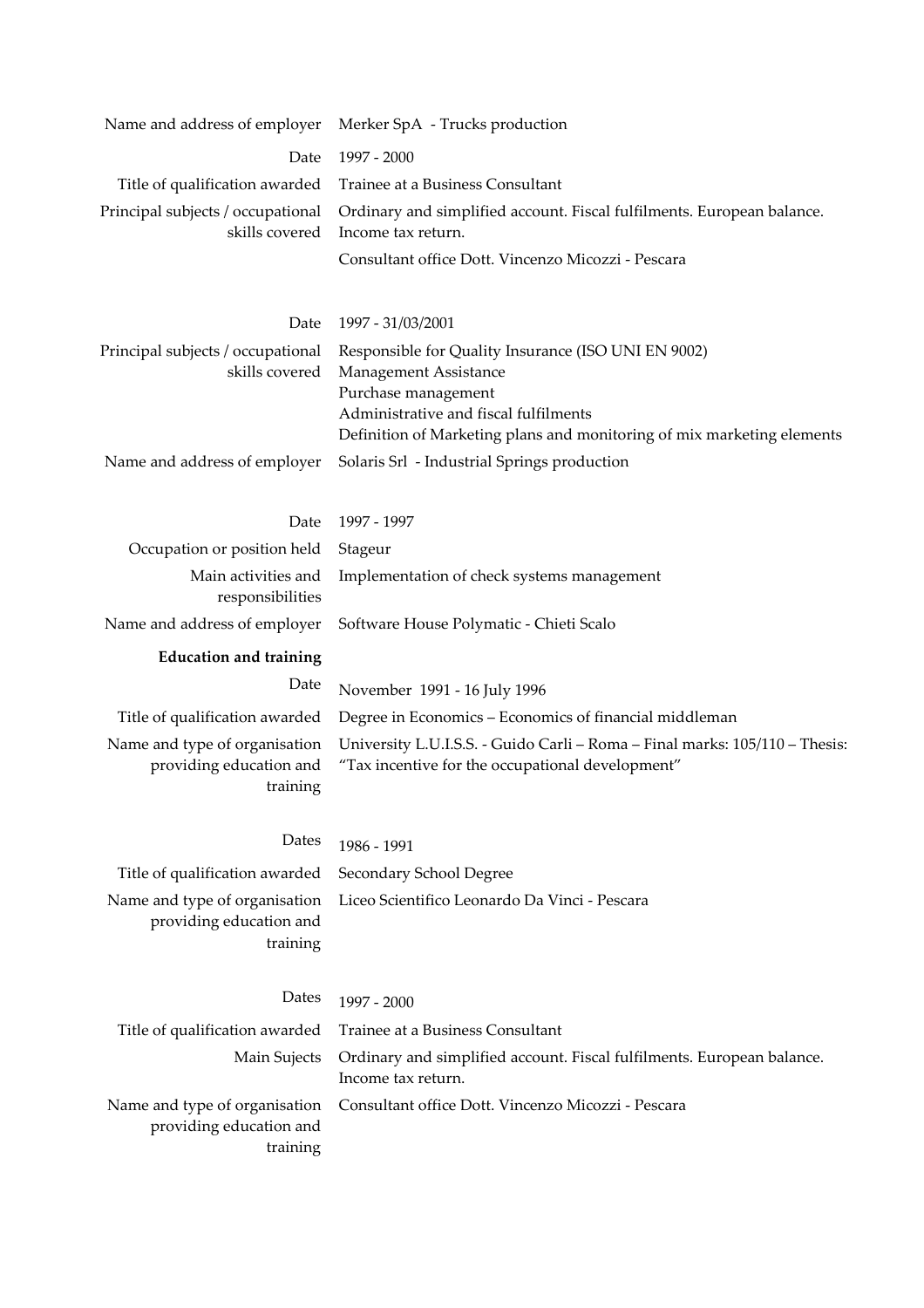| Date                                                                 | 1998 - 1998                                                                                                                                                                                |
|----------------------------------------------------------------------|--------------------------------------------------------------------------------------------------------------------------------------------------------------------------------------------|
| Title of qualification awarded                                       | Brief Master on Tax Law                                                                                                                                                                    |
| Name and type of organisation<br>providing education and<br>training | University D'Annunzio - Pescara                                                                                                                                                            |
| Date                                                                 | 1998 - 1998                                                                                                                                                                                |
| Title of qualification awarded                                       | Postgraduate Course on " European Union: institutional, juridical and<br>economic aspects"                                                                                                 |
| Name and type of organisation<br>providing education and<br>training | European Commission and University of Lyon: corse in Paris and Lyon.<br>Success on final exams.                                                                                            |
| Dates                                                                | 1997 - 1997                                                                                                                                                                                |
| Title of qualification awarded                                       | Expert in enterprise management                                                                                                                                                            |
| Main Subjects                                                        | Purchase and logistics, financing, administration and control, marketing,<br>production, budget, bringing out of new products                                                              |
| Name and type of organisation<br>providing education and<br>training | Regione Abruzzo - CIFAP                                                                                                                                                                    |
|                                                                      |                                                                                                                                                                                            |
| Dates                                                                | 1997 - 1997                                                                                                                                                                                |
| Title of qualification awarded                                       | <b>Evaluator of Quality systems</b>                                                                                                                                                        |
| Main subjects                                                        | Expert according to the ISO regulations.<br>Qualification for leading controls according to the UNI EN 9002<br>regulations.                                                                |
| Personal skills and competences                                      |                                                                                                                                                                                            |
| Mother tongue                                                        | Italian                                                                                                                                                                                    |
| English                                                              | Indipendent User                                                                                                                                                                           |
| French                                                               | <b>Basic User</b>                                                                                                                                                                          |
| Social skills and competences                                        | Communication Ability acquired during the working experiences<br>Aptitude to learn, adaptable to new situations, different from the known                                                  |
|                                                                      | ones.<br>Ability to work under pressure.<br>Good aptitude to work in multicultural environment thanks to the<br>experiences spent abroad for education or personal reasons.<br>Team spirit |